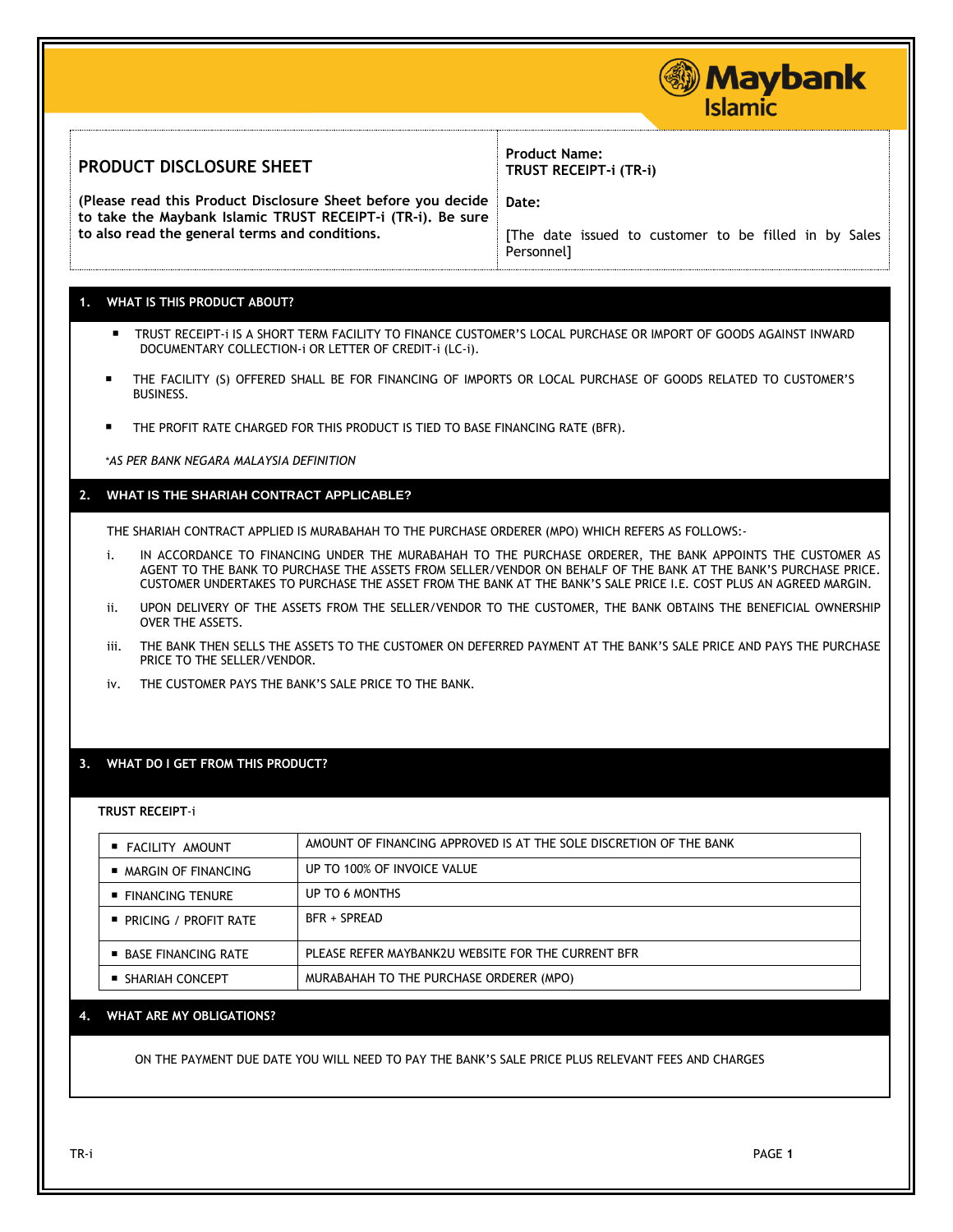# *Maybank*<br>Islamic

# **5. WHAT ARE THE FEES AND CHARGES I HAVE TO PAY?**

| <b>STAMP DUTIES</b>                                    | AS PER THE STAMP DUTY ACT 1949 (REVISED 1989).                                                                                                                                                                                                                                                                                                                                                                                                                     |
|--------------------------------------------------------|--------------------------------------------------------------------------------------------------------------------------------------------------------------------------------------------------------------------------------------------------------------------------------------------------------------------------------------------------------------------------------------------------------------------------------------------------------------------|
| <b>HANDLING CHARGES</b>                                | <b>RM50 PER TRANSACTION</b>                                                                                                                                                                                                                                                                                                                                                                                                                                        |
| OTHER FEES AND CHARGES                                 | ALL OTHER COSTS AND EXPENSES I.E. LEGAL FEES AND OTHER CHARGES<br>INCURRED IN THE PREPARATION OF ALL DOCUMENTATION PERFECTION AND<br>PRESERVATION OF THE BANK'S SECURITY DOCUMENTS.                                                                                                                                                                                                                                                                                |
| <b>THE MALAYSIAN SALES &amp; SERVICES TAX</b><br>(SST) | THE SST WILL BE IMPOSED ON ALL SALES/SERVICES SUPPLIED BY THE BANK<br>TO THE CUSTOMER FROM 1 SEPTEMBER 2018 AND THE CUSTOMER AGREES<br>TO PAY THE BANK THE SST AMOUNT AS AND WHEN NOTIFIED BY THE BANK.                                                                                                                                                                                                                                                            |
| WHAT IF I FAIL TO FULFILL MY OBLIGATIONS?              |                                                                                                                                                                                                                                                                                                                                                                                                                                                                    |
|                                                        |                                                                                                                                                                                                                                                                                                                                                                                                                                                                    |
| RIGHT TO SET-OFF                                       | THE BANK MAY WITH NOTICE TO YOU, COMBINE, CONSOLIDATE OR MERGE ALL<br>OR ANY OF YOUR ACCOUNTS WITH, AND LIABILITIES THE BANK AND MAY SET<br>OFF OR TRANSFER ANY SUM OUTSTANDING TO THE CREDIT OF ANY SUCH<br>ACCOUNTS IN OR TOWARDS THE SATISFACTION OF ANY OF YOUR LIABILITIES TO                                                                                                                                                                                 |
|                                                        | THE BANK UNDER THE FACILITY.                                                                                                                                                                                                                                                                                                                                                                                                                                       |
| <b>LATE PAYMENT CHARGE (LPC)</b>                       | THE BANK HAS THE RIGHT TO BE COMPENSATED ON LATE AND/OR<br>А.<br>DEFAULT PAYMENT BASED ON THE FOLLOWING MECHANISM:<br>I. OVERDUE (EXCESS)<br>FOR FAILURE TO PAY ANY INSTALMENT OR ANY PAYMENT DUE FROM<br>THE DATE OF THE FIRST DISBURSEMENT OF THE FACILITY UNTIL ITS<br>EXPIRY OR MATURITY DATE, AN LPC SUM EQUIVALENT TO ONE PER<br>CENT (1%) PER ANNUM OF THE OVERDUE INSTALMENTS/PAYMENT OR<br>BY ANY OTHER METHOD APPROVED BY BANK NEGARA MALAYSIA<br>(BNM). |
|                                                        | II. UPON MATURITY/JUDGMENT (WHICHEVER IS EARLIER)<br>LPC AT PREVAILING DAILY OVERNIGHT ISLAMIC INTERBANK MONEY<br>MARKET (IIMM) RATE ON THE OUTSTANDING BALANCE DUE AND<br>PAYABLE OR ANY OTHER METHOD APPROVED BY BANK NEGARA<br>MALAYSIA FROM TIME TO TIME.                                                                                                                                                                                                      |
|                                                        | <b>B. HOWEVER, THE AMOUNT OF LPC CHARGED TO THE CUSTOMER WILL NOT</b><br>BE FURTHER COMPOUNDED.                                                                                                                                                                                                                                                                                                                                                                    |
|                                                        |                                                                                                                                                                                                                                                                                                                                                                                                                                                                    |

### **7. WHAT IF I FULLY SETTLE THE FINANCING BEFORE ITS MATURITY?**

| <b>PERIOD</b><br>nr<br>IN                                            | <b>NIL</b><br>the contract of the contract of |
|----------------------------------------------------------------------|-----------------------------------------------|
| ----<br>.∟EMEN⊤<br>" PENAL .<br>᠇.<br><b>LARL</b><br>.<br>5E.<br>د∟∟ | <b>NIL</b>                                    |

## **8. DO I NEED ANY INSURANCE / TAKAFUL COVERAGE?**

N / A

### **9. WHAT ARE THE MAJOR RISKS?**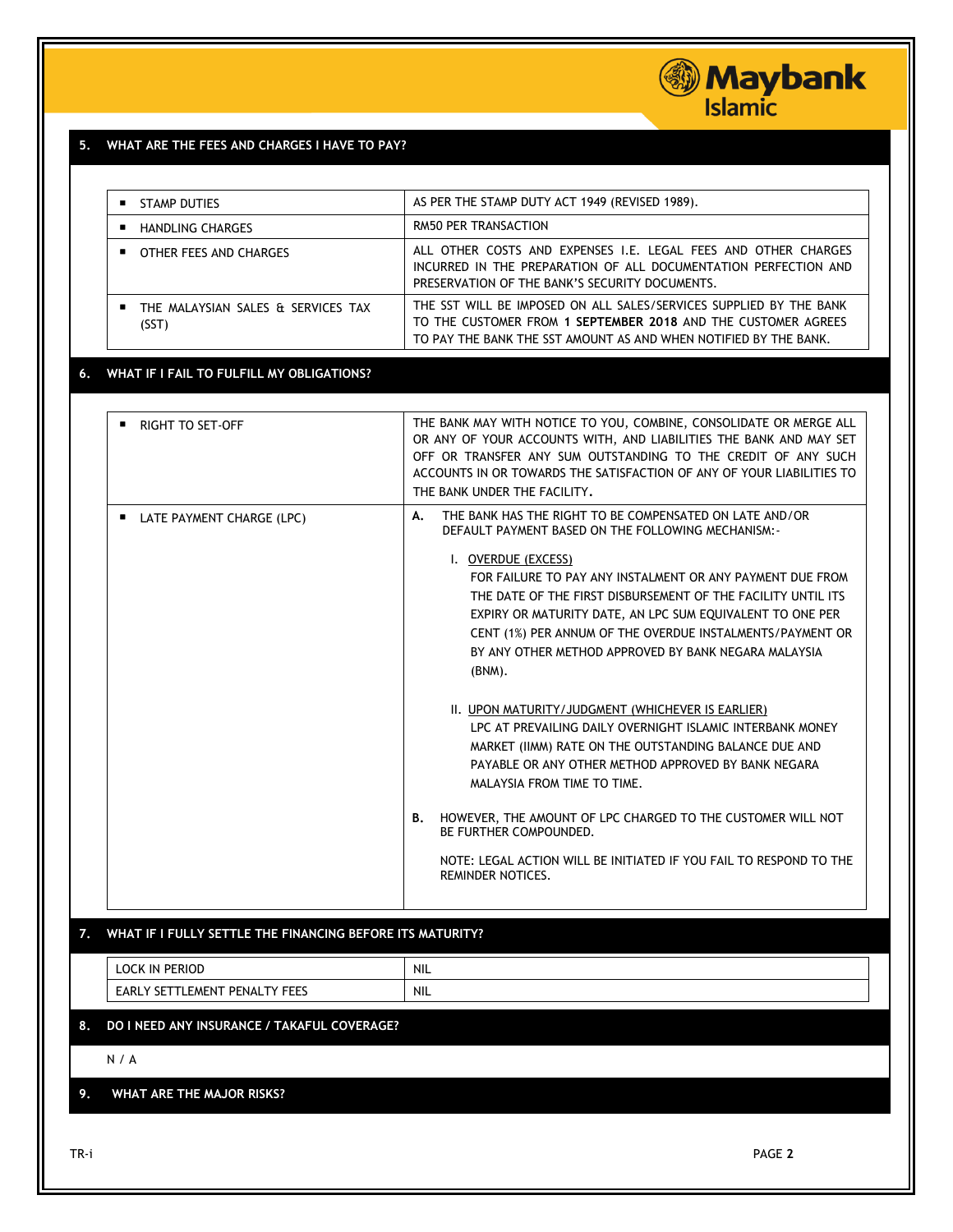|                                                                          | <b>Maybank</b><br><b>Islamic</b>                                                                                                                                                                                                           |
|--------------------------------------------------------------------------|--------------------------------------------------------------------------------------------------------------------------------------------------------------------------------------------------------------------------------------------|
| PAYMENT OBLIGATIONS, CONTACT US EARLIER TO DISCUSS PAYMENT ALTERNATIVES. | IF YOU FAIL TO SETTLE MATURED TR, YOU ARE NOT ALLOWED TO FURTHER UTILIZE THE FACILITY AND THE RECOVERY PROCESS<br>INCLUDING LEGAL PROCESS MAY BE TAKEN AGAINST YOU TO RECOVER THE AMOUNT DUE. IF YOU HAVE PROBLEMS MEETING YOUR            |
| 10. WHAT DO I NEED TO DO IF THERE ARE CHANGES TO MY CONTACT DETAILS?     |                                                                                                                                                                                                                                            |
| THE CHANNELS, E.G.: M2U OR HOME BRANCH.                                  | IT IS IMPORTANT THAT YOU INFORM US OF ANY CHANGE IN YOUR CONTACT DETAILS TO ENSURE THAT ALL CORRESPONDENCES<br>REACH YOU IN A TIMELY MANNER. TO UPDATE YOUR CONTACT DETAILS, YOU MAY INFORM US IN WRITING OR REACH US VIA ONE OF           |
| 11. WHAT CAN I GET ASSISTANCE AND REDRESS?                               |                                                                                                                                                                                                                                            |
| YOU MAY CONTACT US AT :                                                  | I) IF YOU HAVE DIFFICULTIES IN MAKING PAYMENTS, YOU SHOULD CONTACT US EARLIEST POSSIBLE TO DISCUSS PAYMENT ALTERNATIVES.                                                                                                                   |
|                                                                          |                                                                                                                                                                                                                                            |
|                                                                          |                                                                                                                                                                                                                                            |
|                                                                          |                                                                                                                                                                                                                                            |
| DEBT RESTRUCTURING FOR INDIVIDUALS. YOU MAY CONTACT AKPK AT:             | II) ALTERNATIVELY, YOU MAY SEEK THE SERVICES OF AGENSI KAUNSELING DAN PENGURUSAN KREDIT (AKPK), AN AGENCY ESTABLISHED<br>BY BANK NEGARA MALAYSIA TO PROVIDE FREE SERVICES ON MONEY MANAGEMENT, CREDIT COUNSELLING, FINANCIAL EDUCATION AND |
| TINGKAT 8, MAJU JUNCTION MALL                                            |                                                                                                                                                                                                                                            |
| 1001, JALAN SULTAN ISMAIL                                                |                                                                                                                                                                                                                                            |
| 50250 KUALA LUMPUR                                                       |                                                                                                                                                                                                                                            |
| TEL: 1-800-88-2575 EMAIL: ENQUIRY@AKPK.ORG.MY                            |                                                                                                                                                                                                                                            |
| TELELINK AT:                                                             | III) IF YOUR QUERY OR COMPLAINT IS NOT SATISFACTORY RESOLVED BY US, YOU MAY CONTACT BANK NEGARA MALAYSIA LINK OR                                                                                                                           |
| BLOCK D, BANK NEGARA MALAYSIA                                            |                                                                                                                                                                                                                                            |
| JALAN DATO' ONN                                                          |                                                                                                                                                                                                                                            |
| 50480 KUALA LUMPUR                                                       |                                                                                                                                                                                                                                            |
| TEL: 1-300-88-5465                                                       |                                                                                                                                                                                                                                            |
| FAX: 03-21741515 EMAIL: BNMTELELINK@BNM.GOV.MY                           |                                                                                                                                                                                                                                            |
| 12. WHERE CAN I GET FURTHER INFORMATION?                                 |                                                                                                                                                                                                                                            |
| IF YOU HAVE FURTHER ENQUIRIES, PLEASE CONTACT US AT :                    |                                                                                                                                                                                                                                            |
| <b>BRANCH:</b><br><b>ADDRESS:</b><br>TEL:<br>E-MAIL:                     |                                                                                                                                                                                                                                            |
|                                                                          |                                                                                                                                                                                                                                            |
| <b>DISCLAIMER</b><br>APPROVAL BY THE BANK.                               | THE INFORMATION, TERMS AND CONDITIONS IN THIS PRODUCT DISCLOSURE SHEET ARE INDICATIVE AND ARE NOT BINDING ON THE<br>BANK. THE FINAL TERMS AND CONDITIONS ARE STIPULATED IN THE LETTER OF OFFER AFTER CREDIT ASSESSMENT AND FINAL           |
|                                                                          |                                                                                                                                                                                                                                            |
| TR-i                                                                     | PAGE 3                                                                                                                                                                                                                                     |